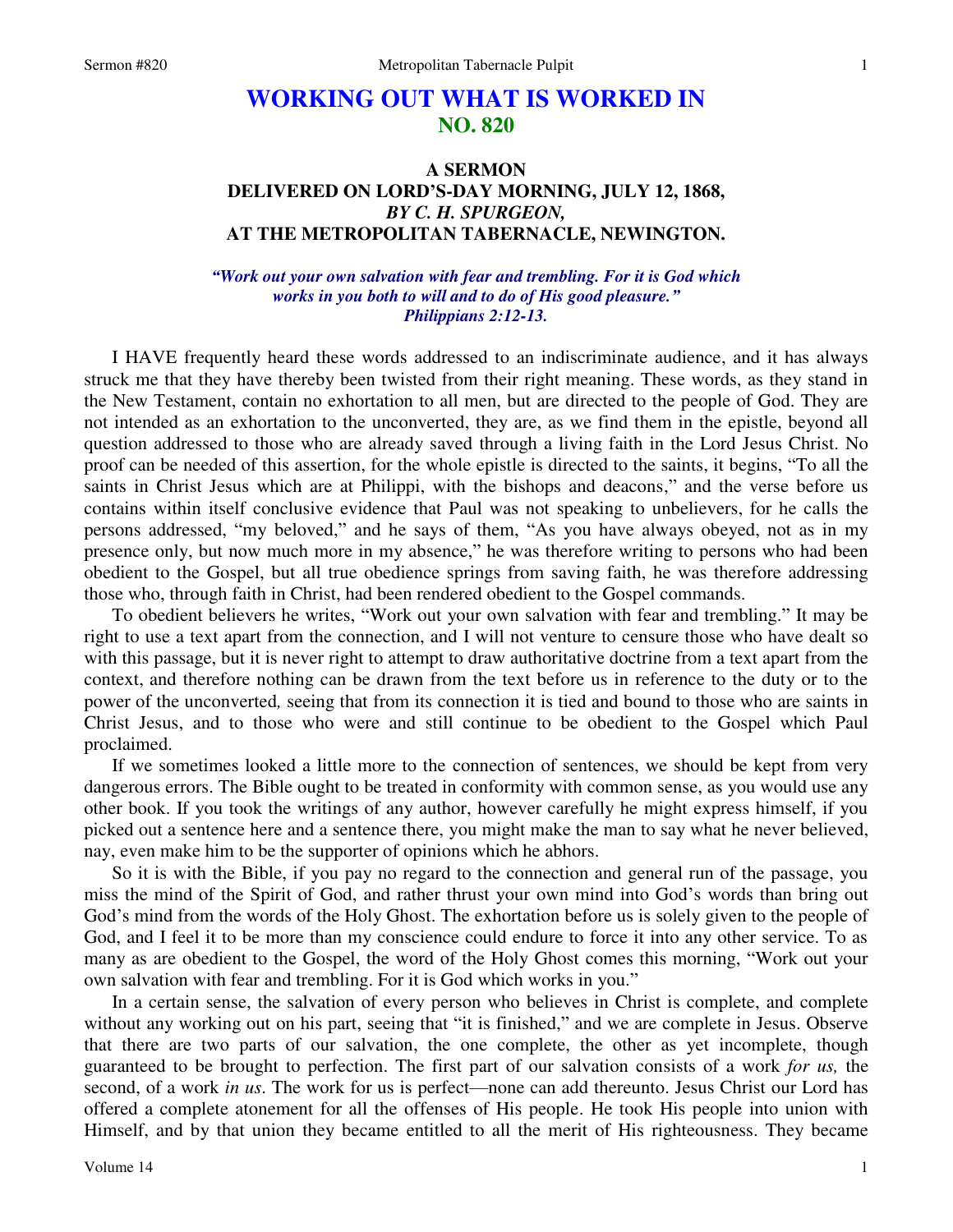partakers of His everlasting life, and inheritors of His glory. Saints are therefore saved completely so far as substitutionary work is concerned.

 Such was the meaning of those majestic death-words of our Lord, "It is finished." He had finished transgression, made an end of sin, and brought in everlasting righteousness, and thus perfected forever them who are set apart. Now with the work of Christ we cannot intermeddle, we are never told to work that out, but to receive it by faith. The blessing comes "to him that works not, but believes on Him that justifies the ungodly." Justification is not at all by human effort, but by the free gift of God.

 The second part of salvation consists of a work in us—this is the operation of God the Holy Ghost. As many as were redeemed by the blood of Jesus, are also in due time renewed in the spirit of their minds. The Holy Ghost, in regeneration descends into a man, and creates in him a new nature, he does not destroy the old, that remains still to be battled with, and to be overcome. Though the nature which the Spirit implants is perfect in its kind and in its degree, yet it is not perfect in its development. It is a seed which needs to work itself out into a tree, it is an infant which requires to grow into the stature of a perfect man, the new nature has in it all the elements of entire perfection, but it needs to be expanded, brought out, to use the words of the text, worked out with fear and trembling.

 God, having first worked it in, it becomes the business of the Christian life to work out the secret inner principle till it permeates the entire system, till it overcomes the old nature, till it, in fact, utterly destroys inbred corruption, and reigns supreme in the man's every part, as it shall do when the Lord takes us to dwell with Himself forever. Understand then, it is not at all to the mediatorial work of Christ, it is not at all with regard to the pardon of our sins, or the justification of our persons that Paul speaks, but only with regard to our inner spiritual life. He says of that, "Work it out with fear and trembling. For it is God which works in you."

 This morning I am sure I shall have your attention while I shall note first, *the matter to be worked out,* secondly, *the model to be worked to,* thirdly, *the spirit in which we are to work,* and fourthly, *the great encouragement which is suggested in the text for such working.* 

**I.** THE MATTER TO BE WORKED OUT is spoken of in the text as "your own salvation."

 Every Christian is to be a worker for the good and salvation of others. It is very doubtful whether a man knows the Lord himself unless he desires to extend the boundaries of the Master's kingdom, but on no account is any Christian to think that he can safely neglect the interests of his own soul. "Work out *your own* salvation." Your charity must begin at home. You ought to seek the spread of the truth, but you must first know the truth yourself, and you must daily seek to understand it better. You are bound to attempt the reclaiming of the wandering, but you must take heed lest you yourself wander, for however unselfish you may become—and God grant that you may have much unselfishness—yet still it is a law of nature, and equally a law of grace, that you should see to self-preservation, indeed, if you neglect this, you will become utterly unable to do aught for the salvation of other people. "Work out *your own* salvation."

 Plowing another man's field, suffer not your own to lie fallow; indicating to another the mote in his eye, do not permit a beam to blind yourself. You preach against the sluggard, let not the thorn and the thistle grow in your own garden. You testify of the medicine which Christ can give, but physician, see to it that you are yourself healed. The first business of a Christian man should be to see that all his own graces are in a vigorous condition, that repentance always weeps for sin, that faith always looks to the cross, that patience becomes stronger to bear her cross, that hope's eyes are clear to behold the coming glory, that to faith we add courage, and to courage patience, and to patience brotherly kindness, and to brotherly kindness charity.

 We are never to sit down, and fold our arms, and say, "My life-work is over, I am saved, I have no pilgrimage to make to the Celestial city, I wage no war for driving out the Canaanites." O beloved, the time of rest will come on the hither side of Jordan, but as yet it is for you to press forward like the racer whose prize is not yet won, and to watch like a warrior whose conflict is not ended. Your own salvation is your first concern.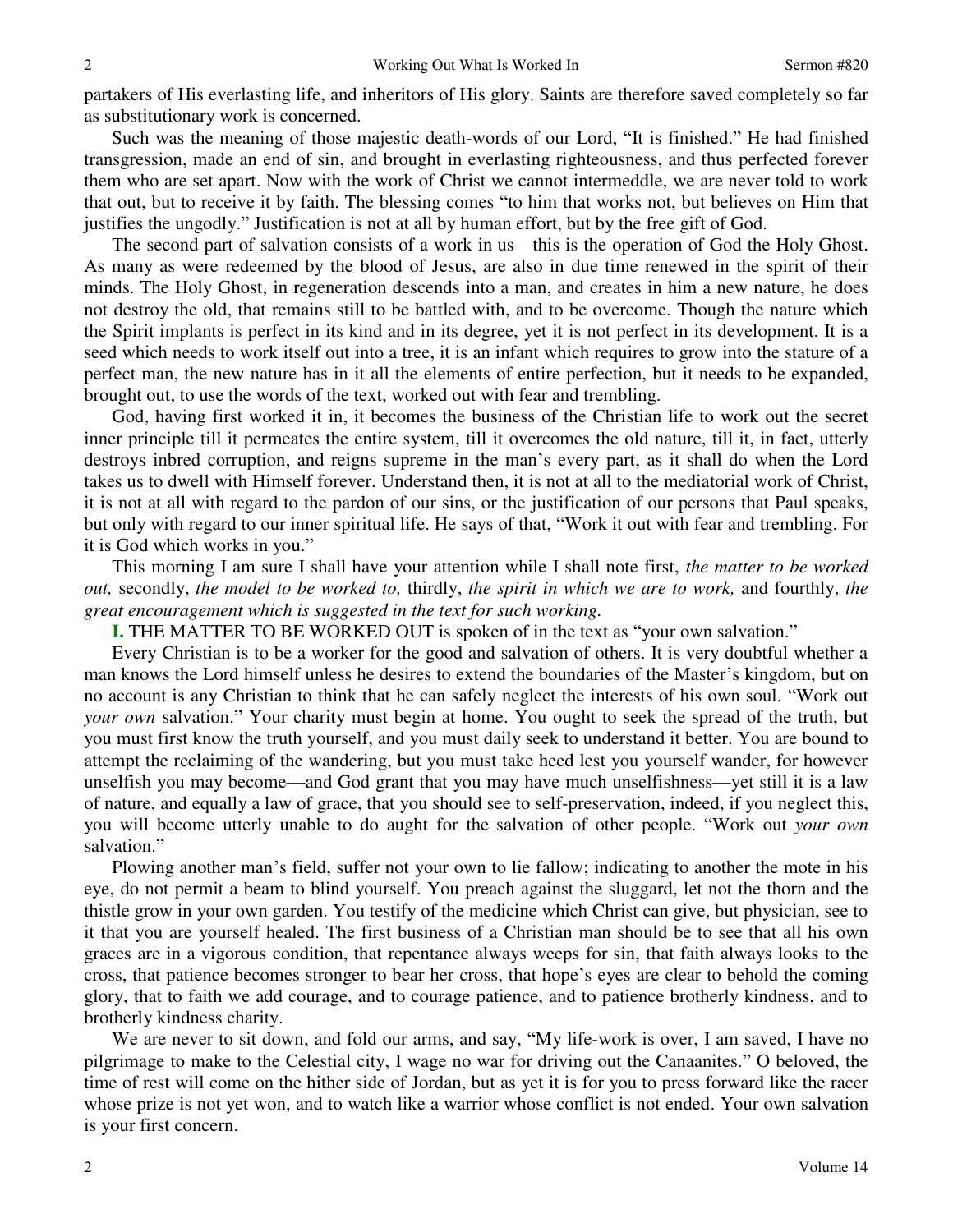3

 The text speaks of *working out* "your own salvation." Now, the matter to be worked out is a something which the text tells us is at the same time worked in. We may safely defy anybody to work a thing out which is not first in. God, we are told in the second verse of our text, works in us, therefore it is that we are to work the inward towards the outward. We work out, bring out, educe from within ourselves to our exterior life, that which God constantly works in us in the interior secret recesses of our spiritual being.

 An unconverted man cannot work any good thing out, for there is nothing worked in. If he works out that which is within, apart from what God has worked in him, he will naturally work out that which is of his own nature or of the devil, strife, envying, murder, and I know not what. Work out the human heart, work out what nature has worked in, what the devil has worked in, and you work out the hideous criminal, or else the proud and self-righteous Pharisee, but, believer, there are better principles in you, and you are to see to the education—perhaps that is the word—to the working out from within your own soul that which God has wrought in you.

 You have faith, work it out then, act like a believer, trust God in daily life. You possess the incorruptible seed, bring it out then, let your whole conduct be incorruptibly pure and heavenly. You profess that the Holy Ghost dwells in you, and He does so if you are a Christian, well then, let your whole conduct be saturated with the sacred influence, let it be yours to lead the heavenly life of one in whom dwells the Lord from heaven. Be you Christlike, inasmuch as the Spirit of Christ dwells in you. This is the matter to be attended to then, the bringing out, the working out, and developing the mine of grace which God has wrought in us.

"Your own *salvation,"* the text says, and that is correct enough. Holiness is salvation. We are not to work out our salvation from the *guilt* of sin—that has been done by Christ, we have now to work out our salvation from the *power* of sin. God has in effect worked that in us, He has broken the yoke of sin in our hearts, it lives, and struggles, and contends, but it is dethroned, and our life is to be the continual overthrow and dethronement of sin in our members. A man may be saved from the guilt of sin, and yet at present he may not be altogether saved from the power of pride, for instance, a saved man may be defiled by being purse-proud, or proud of his position, or of his talents, now the believer must, with fear and trembling, work out his salvation from that most intolerable evil.

 A man may be the subject of a quick and hasty disposition, he may be often angry without a cause. My brother, your salvation from sin is not complete until you are saved from a bad temper, and day by day with solemn resolution you should work out your salvation from that. I might take any form of besetting sin, or any one of the temptations which come from the world, the flesh, and the devil, and in each case bid you labor for salvation from its bondage.

 Our business is to be continually fighting for liberty from sin, contending earnestly that we may not wear the shackles of any infirmity, that we may not be the bondslaves in any shape or form of the works of the devil. Working out by vehement efforts after holiness, our entire deliverance from sin that dwells in us, and from sin that contends without us, that I believe to be the great business of the Christian's life.

 I have heard it said that the good sculptor, whenever he sees a suitable block of marble, firmly believes that there is a statue concealed within it, and that his business is but to take away the superfluous material, and so unveil the "thing of beauty" which shall be "a joy forever." Believer, you are that block of marble, you have been quarried by divine grace, and set apart for the Master's service, but we cannot see the image of Christ in you yet as we would wish, true, there are some traces of it, some dim outlines of what it is to be, it is for you, with the chisel and the mallet, with constant endeavor and holy dependence upon God, to work out that image of Christ in yourself, till you shall be discovered to be by all men like your Lord and Master.

 God has sketched the image of His Son in you, in the as yet but slightly carved marble He has fairly outlined it, and you have but to go on chipping away these sins, infirmities, and corruptions till the fair likeness of the Incarnate God shall be seen by all. You are this day, Christian, like the seed of Israel in Canaan. You have not to escape from Egypt, you are already free. With a high hand and with an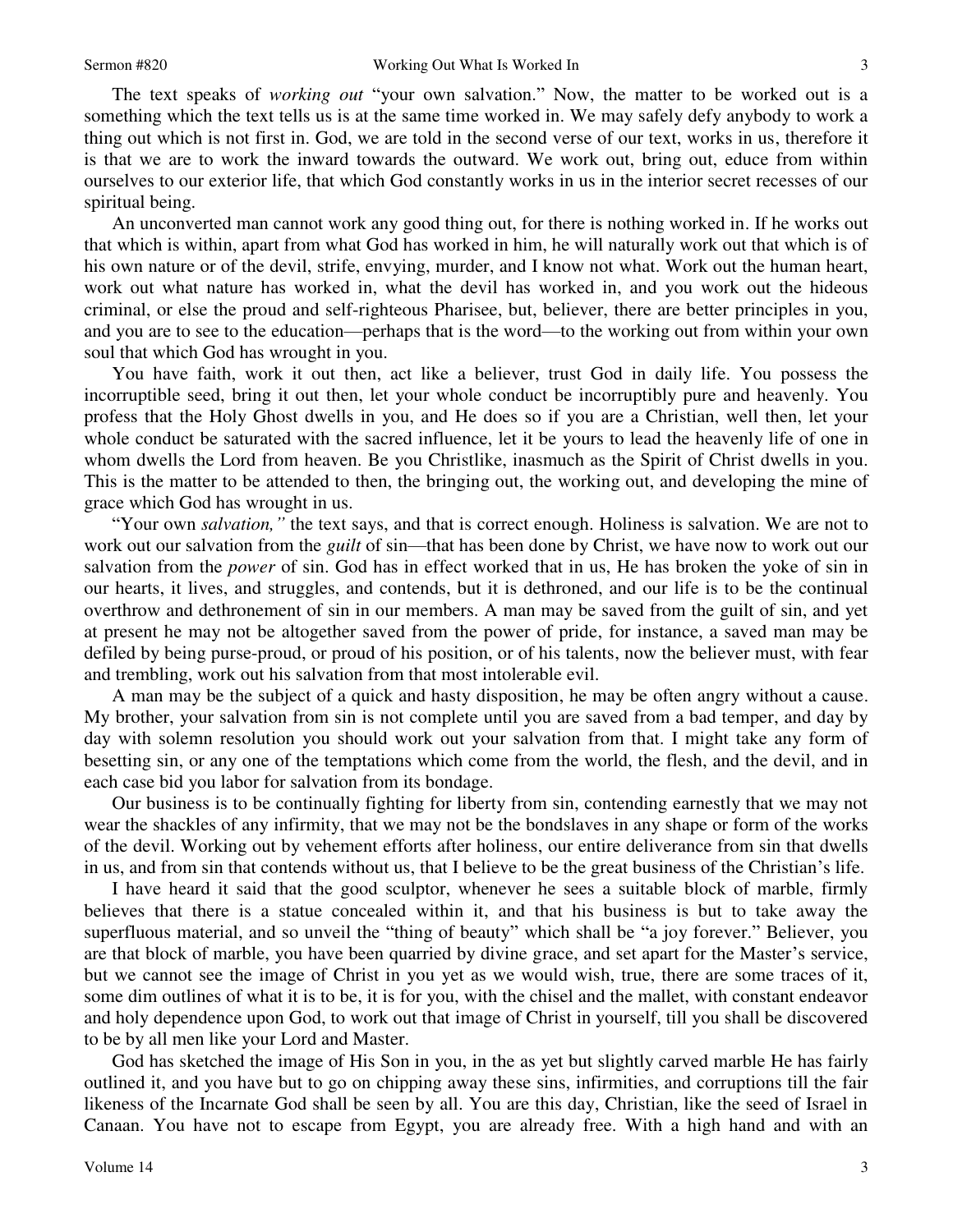outstretched arm God has set you free from the Pharaoh of your sin, you have already passed through the wilderness of your convictions—the fiery serpents and howling wilderness are all over now, you have crossed the river, you are a saved man. Jesus the Joshua is in command, He reigns and rules in your spirit. You have not to fight your way towards the land—you are in it—for we that have believed do enter into rest.

 But what have you now to do? Why, you have to extend the kingdom within yourself by routing one nation of sins after another, you have, in the power of the Spirit, to hang up your corruptions before the light of the sun—to destroy them utterly, and let not one escape, for Canaan will never be a place of rest to you till you have driven away the Canaanites and live in the land without association with sin. This is the matter then to which you are earnestly invited to attend. May the Holy Spirit grant you grace never to forget it so long as you live.

### **II.** Secondly, what is THE MODEL TO BE WORKED TO?

 Every artist requires some pattern or idea in his mind to which he is to work. I must beg to refer you to the chapter itself. Taking the text according to its connection, Paul has been urging the people here addressed to be "like-minded, having the same love, being of one accord, of one mind," in which four expressions we have the same idea. Paul would have all God's people to be unanimous, he would have them think alike—that is the precise interpretation of the Greek—he would have them hold the same views, receive the same truth, contend for the same faith. He would have them as much alike in heart as in head. They are to be all found in the same love, not some loving the rest, but each loving all, and not even a single person exempted, every soul flaming with the sacred fire. He would have them knit together in every sacred enterprise, being of one accord, or as the Greek has it, of one soul, as though instead of a hundred souls enshrined in a hundred persons, they had but one soul incarnate in a hundred bodies. He would have all the people of God to be fused into one race, made to love each other, in fact, with a pure heart fervently.

 Now by this may we tell whether we are becoming like our Lord. What is our standing today towards our fellow Christians? If there are strifes and divisions among you, you are carnal and walk as men. From whence come divisions? Come they not from fleshly passions? Brethren, if you cannot work with your fellow believers, if you cannot feel a love towards your fellow members—you may, perhaps, feel justified in keeping aloof from them, and speaking after the manner of men and before men, your justification may be a good one—but, rest assured, were you fully developed in the divine life, you would have enough patience to bear with the infirmity of a brother, and to overlook his errors, you would have enough grace to overcome your own infirmities, which may, after all, be the real cause of the division.

 Brethren, when we set up divers opinions, one of us must be wrong, therefore we are not complete in knowledge. When we set up divers policies in a church, we cannot all be equally wise, therefore, some of us need to be better led of the Spirit of God. But, oh, when a church marches like the old Roman legion, every man keeping step, and each warrior inspired as with one soul, when he saw the eagle brought to the front, and followed it to victory or death, then the church has life and vigor, and only then. I thank God we have had much of this for many years, and I rejoice in it, but we still want more.

 There are some hard pieces of metal amongst us which have not been melted, and therefore, are not essentially one with the general mass, and I pray God, if at any time we shall begin to be separated in heart from one another, the eternal Spirit would put us in the fire again, and melt us down, and cast us in the same mold, and may God send the like unity to all Christian churches.

 Melanchthon mourned in his day the divisions among Protestants and sought to bring the Protestants together by a parable of the war between the wolves and the dogs. The wolves were somewhat afraid, for the dogs were many and strong, and therefore they sent out a spy to observe them. On his return, the scout said, "It is true the dogs are many, but there are not many mastiffs among them. There are dogs of so many sorts one can hardly count them, and as for the most of them," said he, "they are little dogs, which bark loudly but cannot bite. However, this did not cheer me so much," said the wolf, "as this, that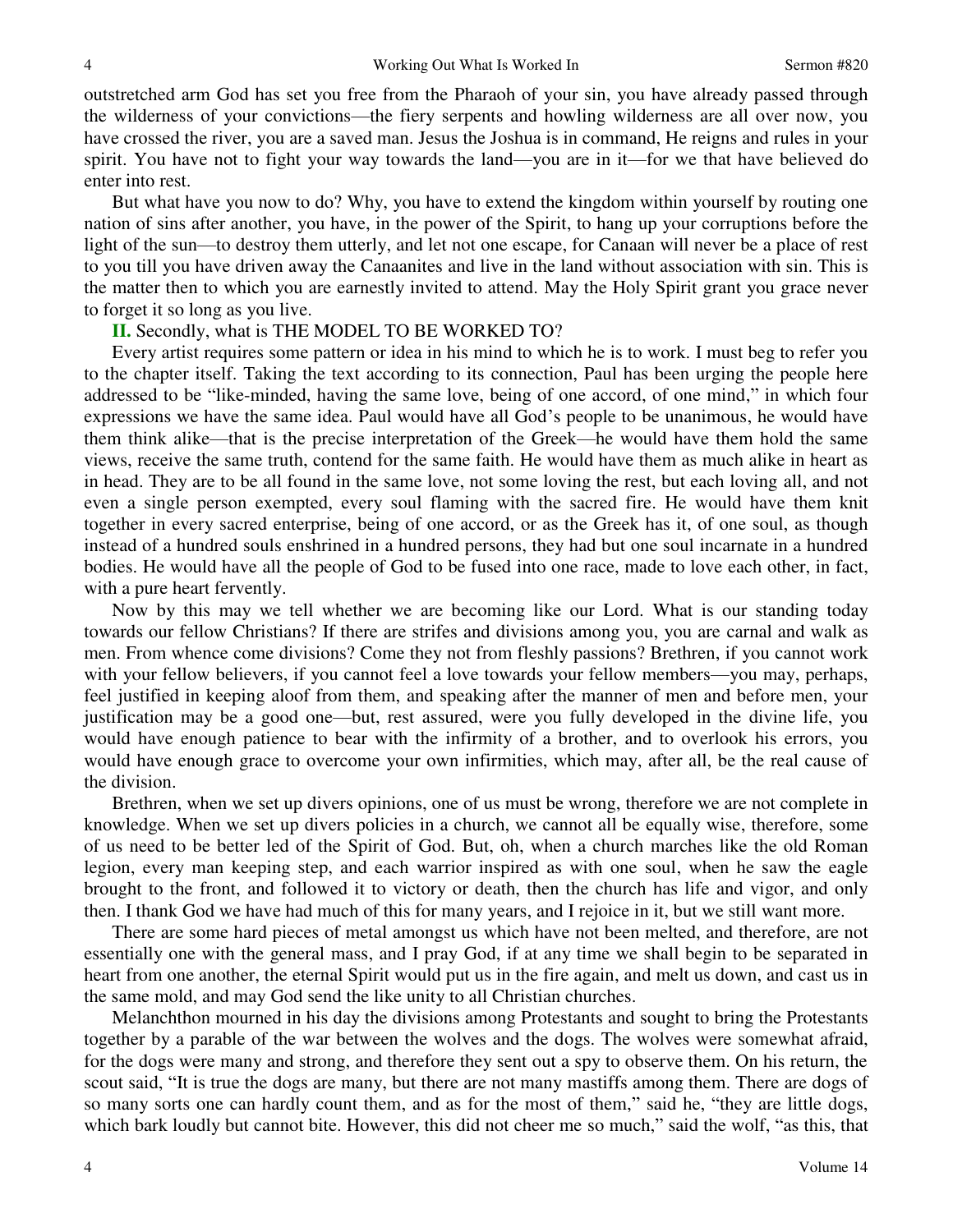as they came marching on, I observed they were all snapping right and left at one another, and I could see clearly that though they all hate the wolf, yet each dog hates every other dog with all his heart."

 I fear it is true still, for there are many professors who snap right and left, followers of Jesus too, when they had better save their teeth for the wolves. If our enemies are to be put to confusion, it must be by the united efforts of all the people of God—unity is strength. The Lord send purity and unity to Zion, and then woe be to your gates, O Philistia! The standard of Judah's Lion shall lead the way to certain victory when the divisions of Reuben are healed, and Ephraim ceases to envy her sister. Heal our divisions, O Lord, so we shall tread down our adversaries in Your strength.

 The next verse gives us another rule for guidance in our sacred statuary, as I shall call it, it is *humiliation*. "Let nothing be done through strife or vainglory, but in lowliness of mind let each esteem other better than themselves." Speak of great works that have been achieved by engineers, bridges cast over ravines, mountains bored—here is a work far more tremendous, and which no man might venture to attempt, if it were not for the encouragement that God has already wrought it in him. Nothing is to be done through strife. But how much of religious service is from top to bottom carried out in strife?

 Sometimes one sect will seek to increase itself merely for the sake of becoming larger and more influential than another. Do Sunday school teachers never try to get good classes and to obtain conversions that they may be more honored than others? Does that never enter the classroom? Do street preachers never wish to preach better than others, and in order that they may win more applause? I know this from experience, that the spirit of strife may easily enough come into the pulpit, and that the minister may be seeking to outrun his neighbor when he thinks he is filled with zeal for God. The devil has had a finger in the building of many places of worship. The people have striven with one another, and then they have separated and built a new chapel, fancying that it has been all for the glory of God. Meanwhile, the devil has felt that it has been for his glory, and he has rejoiced therein.

 Whenever I serve God out of any motive of emulation or strife, I prove to myself that I have not worked out my salvation from one evil passion at least, and I have need to fear and tremble, to begin again and labor diligently till the spirit of pride shall be driven out of my soul. "Let nothing," again, "be done out of vainglory." But how much is done out of vainglory! How many people dress themselves out of vainglory! The thought is uppermost, "How do I look in this?" How many give to God's cause out of vainglory, that they may seem to be liberal! How often does a preacher polish his sentences and pick his words that he may be thought to be an able orator and an eloquent preacher! Vainglory!

 It is a wonder that God accepts us in any of our works at all—in fact, He never could if He did not see them washed in the precious blood of Jesus, for in almost everything, from the lowest member up to the most useful minister of Christ, this vainglory will thrust itself in. Ah! brethren, you must work out your own salvation from this spirit of vainglory, and do it with fear and trembling, God helping you. It is unworthy of you to be vainglorious, it is dishonorable to God. You must be brought down from it. The divine arm will aid you in the struggle, and I beseech you, as you have obeyed full many a Gospel precept from our lips, so be obedient now, and strive against all vainglory.

 Whenever I have noticed it (and I have noticed it among you) I have been greatly pained and pained because I may have set the example myself. Too often workers are disposed to magnify their own labors and think lightly of the work of others. It is remarked that such an institution is flourishing, but somebody says at once, "Yes, yes, there are many conversions, but I wonder whether they will all last?" It is a miserable vice of workers to depreciate the work of other workers—it is quite melancholy to see it in the best of people, and I see it everywhere. People will, if they can, pull other people's work down in order to make their own work appear to be rising rapidly. This vainglory is all wrong. It all shows that we are not yet conformed to the image of that great model of perfection, Jesus Christ, the Apostle and High Priest of our own profession.

 Next, the apostle says, "In lowliness of mind let each esteem other better than themselves." Alas! how far we fall below this standard! How few have attained this grace! Bunyan beautifully portrays Christiana and Mercy coming up out of the bath of the interpreter's house. They have had jewels put

5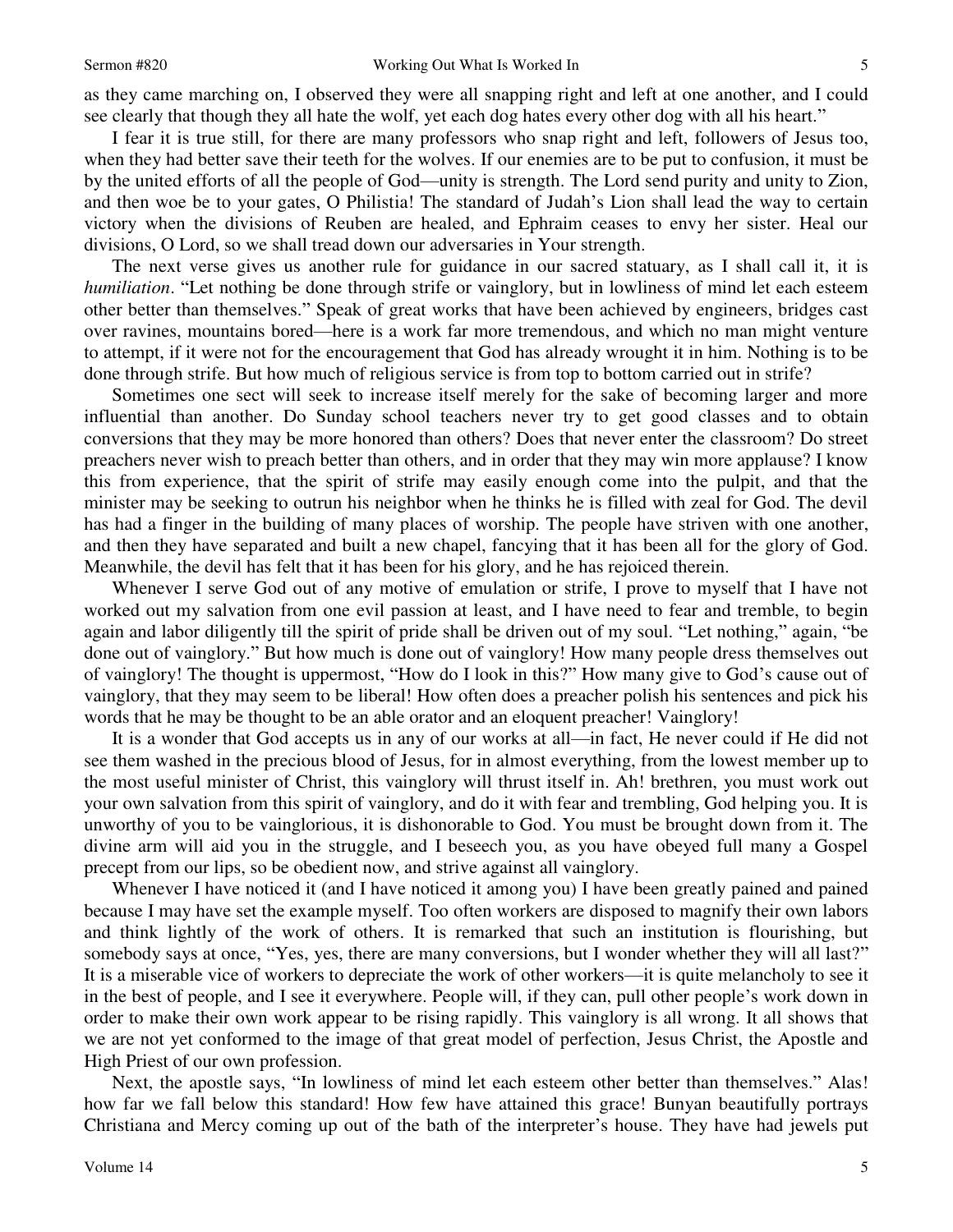upon them, and when they are both washed, Mercy says to Christiana, "How comely and beautiful you look!" "Nay," Christiana said, "My sister, I see no beauty in myself, but how lovely you look! I think I never saw such loveliness." They were both lovely because they could see other people's loveliness. Your own spiritual beauty may be very much measured by what you can see in other people. When you say, "Ah! there are no saints now," it is to be feared that you are not one. When you complain that love is dead in the Christian church, it must be dead in your heart, or you would not say so.

 As you think of others, that you are. Out of your own mouth shall you be condemned. Your corn shall be measured with your own bushel. When we come to admire the good in other people that we have not yet attained ourselves, instead of depreciating other people because they have not something which we have, when we get to that, we shall be evidently approaching nearer to Christ.

 If the popular preacher can say, "My beloved brother A has a smaller congregation, and is not a very attractive preacher, yet he visits his flock so carefully, and looks after each individual so well, that I admire him greatly, and must endeavor to imitate him," and if the man with the small congregation says, "My brother B studies to find out acceptable words, and commend himself to the people of God, and he is very earnest, and is a great soul-winner, I wish I were as earnest, I admire it in him," why, these interchanges of loving estimate are infinitely more Christlike than for the minister with the large congregation to say, "Brother A has mistaken his calling, he cannot get above a hundred people to hear him, what is the good of his preaching?" and for the lesser light to reply spitefully, "Ah, B's work is just a flash in the pan—fine words and excitement, there's nothing in it." Satan greatly approves of our railing at each other, but God does not. Let us learn this morning to esteem others instead of depreciating them, for in proportion as we exhibit a meek and lowly spirit, we shall be working out our own salvation.

 The apostle lingers for one moment more to inculcate as a part of the salvation wrought out, the development of the spirit of mutual love and charity. "Look not every man on his own things, but every man also on the interests of others." In temporal matters do not think it to be enough if your own business prospers, have a desire to see your brethren obtaining a sufficiency. Do not be so greedy as to scrape everything to your own dish, but let other men have some share in your concerns. If they be poor and you wealthy, help them. If they are in straits and you possess abundance, minister to their necessities. Let not Christ be naked and you able but unwilling to clothe Him. Let not Christ be sick and you visit Him not. But if one member suffer, do you, as another member, suffer with him.

 In spiritual things think it not enough yourself to live near to God, take the cases of others who may have backslidden, and lay them before the throne of grace, and seek by loving rebuke or gentle admonition to restore such as are fallen, remembering yourself, lest you also be tempted. Be anxious for the good of all the members of the church to which you belong, in fact, so far as you can, seek the soul prosperity of all the people of God.

 Observe then, my brethren, the drift of the apostle is this, if we are to work out our own salvation, it must be by putting self down in the dust and becoming unselfish. In proportion as we are selfish we are sold under sin, but in proportion as we are unselfish and live for others for Christ's sake, in proportion as we value others and set a low estimate upon ourselves, in that proportion we are advancing in grace, and are working out our own salvation from sin. As I said before, here is the work, here is the difficulty. The descent into the Avernus of sin is easy enough. How many slide into sin as swiftly as travelers glissading down the snowy side of an Alp! but to toil upward, to climb the hill of God, this is the work, this is the difficulty. Blessed is that man who, leaning on the eternal arm, works out his own salvation, and is permitted to ascend the hill of the Lord, and stand in His holy place.

 Before the apostle had done with his subject, he set before the Philippians the best model in the world. Read the next verse and see after what image we are to be fashioned. "Let this mind be in you, which was also in Christ Jesus: who, being in the form of God, thought it not robbery to be equal with God: but made himself of no reputation, and took upon him the form of a servant, and was made in the likeness of men: and being found in fashion as a man, he humbled himself, and became obedient unto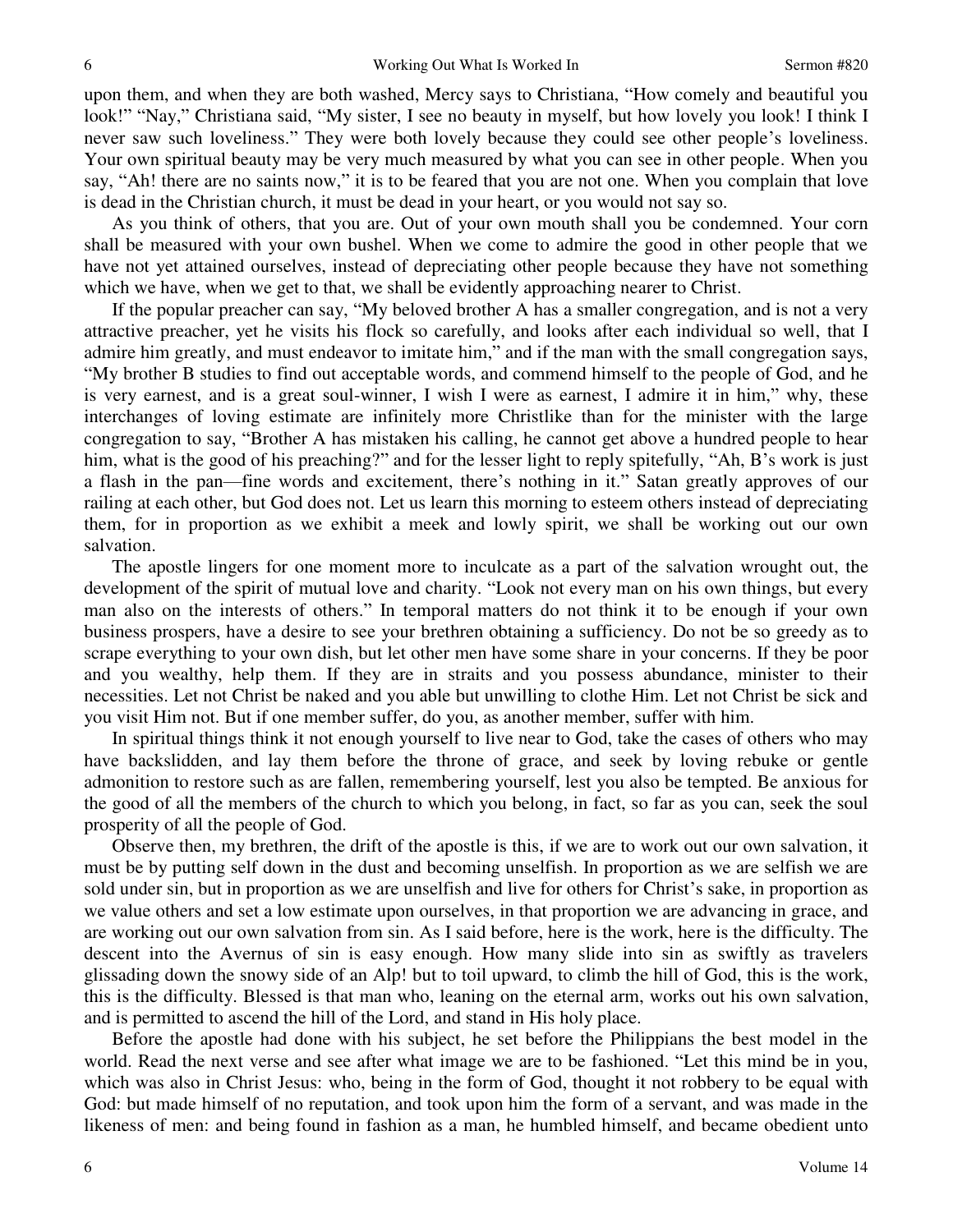death, even the death of the cross." There is your model. Jesus stoops from Godhead to manhood, from the throne above the cherubim to the manger, side by side with the cattle. Stoop, my brother, if you would rise; if you would be great, be little; if you would be high, be low; if you would be exalted, condescend. Ay, and be like the Master was, for you never can be perfect without it, willing even to give up life itself if it is for God's glory, for renouncing His reputation, and being numbered with the transgressors, and crucified with malefactors, He then gave up His life to death—death in its most shameful and painful shape, the death of the cross.

 We shall not have thoroughly worked out our salvation from the bondage of this fleshly body till we are willing to give up reputation and honor, if we may but serve Christ, and are willing to put our neck upon the block, our property to shipwreck, and to give all up for Him, if so He wills it. Ah! this is hard work. The roots of our selfishness go very deep. The deadly cancer of self-love has thrust its horrible roots into our souls, intertwisting them with the vital fibers of our heart.

 I suppose when the last root of pride is torn away, we shall ascend to be with God. Until we are wrapped up in our winding-sheets, we shall never have completely worked out our own salvation, the battle ends only with life, but we shall earn the victory by God's grace, for His power within us shall help us to bring ourselves down to that heavenly nothingness in which God is all in all. We shall master our members, we shall subdue our inclinations, we shall conquer our lofty thoughts, lay low our pride, and then, then will God also highly exalt us, as He has His dear Son, then shall we partake in the honor which belongs to Him, and reign with Him forever and ever. Seeing that we are humbled with Him, and willing to die with Him, we shall be exalted with Him, and made to live with Him world without end. I have thus brought before you the model to which we are to work, as well as the matter which we are to work out.

**III.** We have in the third place in the text THE SPIRIT IN WHICH THIS MATTER IS TO BE WROUGHT OUT.

 First it is to be an *energetic* spirit. *"Work* out." From the Greek word for "work" we get our English word "energy." The bringing out of the new nature into actual exposition in our life is a work of superlative difficulty. Some professors appear to have imbibed the notion that the grace of God is a kind of opium with which men may drug themselves into slumber, and their passion for strong doses of sleepy doctrine grows with that which it feeds on. "God works in us," they say, "therefore there is nothing for us to do." Bad reasoning, false conclusion. God works, says the text, therefore we must work out because God works in.

 The assistance of divine grace is not given to us to put aside our own efforts, but to excite them. God comes to us to work in us—what? To work in us to be indifferent? Ah, no! to work in us to will with resolution and firmness. Does He work in us, having willed, to sit still? Ah, no! He works in us to do. The direct effect of the influence of grace upon the heart is to make a man active, and the more grace he has the more energetic he becomes. A man will never overcome sin except by energy. You cannot get your pride down I am sure by merely resolving to do it, you will have to watch that old enemy, and keep your eye on him as a detective watches a thief, for when you think, "At last I have really overcome him," you will discover him at work under another shape, and your conflict will commence anew.

 So with a hot temper, how some brethren have had to struggle with it, and when they have thought, "Now I really have mastered it by the grace of God," then something has occurred in which the temptation has assailed them from another corner, and the old man has set the tongue on fire again. Yes, our life must be spent in constant watching, and, as we find ourselves tripping, we must add constant repentance*,* perpetually praying to be upheld for the future, unceasingly struggling to attain something yet beyond, pressing forward evermore. Evermore, I say, for to pause is to retreat, to halt is to be driven back.

 The text further says, work out your own salvation "with fear." What kind of fear is that? If you read a Romish author, he will tell you, "that this is the fear of purgatory, or the fear of hell," and if you go to an Arminian author, he will assure you that it is the fear of falling from grace and being ultimately lost. I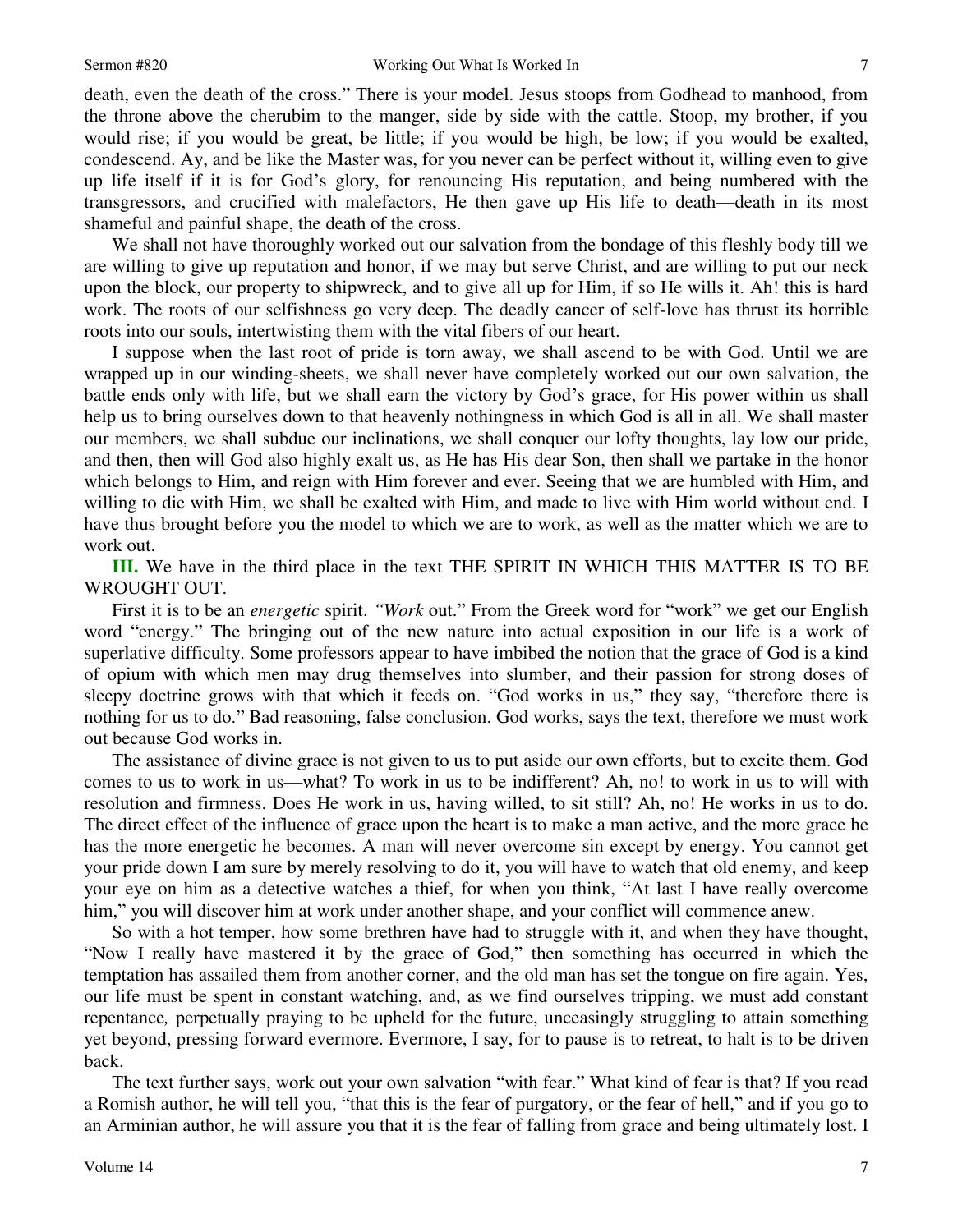do not believe that *this* fear is ever needful to a child of God at all. This is the fear that genders to bondage. If I am sure that I believe in Jesus, I am no more afraid of being lost than I am afraid that God Himself should die, because we have Christ's word for it, "I give unto my sheep eternal life, and they shall never perish, neither shall any pluck them out of my hand." You do not suppose that Paul, who knew that fear "has torment," and is cast out by perfect love, would tell us to work out our salvation under so disheartening an influence! The fear of the text is that which makes a fear to offend so good a God, a hallowed, childlike fear, of which we read, "Blessed is the man who fears always." A reverential awe of the Most High, a pious dread of offending—this is the fear which is to be cultivated by us. It is not the fear which is the enemy of full assurance, but it is the fear which is opposed to carnal security or recklessness.

 But the "trembling"—what is that? Is that the slave's trembling? Nay, this belongs not to heirs of grace, they have a trembling which is akin to joy, for they "rejoice with trembling." Before the Lord we do not tremble with affright, but we are moved even to quaking with a holy awe. Under a sense of the presence of God we tremble lest we should sin, we tremble lest that presence should remove, lest we should grieve the Spirit and vex the holy One of Israel. We know what it is to tremble with the exceeding joy and glory of the love of God shed abroad in our souls by the Holy Ghost. Strangers do not understand us, but men of God will.

 George Fox was called a Quaker most probably because his whole frame seemed to shiver under the consciousness of the divine power. We know what it is to contend with sin under a divine impulse, and to be filled with tremulous anxiety while wrestling with our foe. Sin is to be trembled at, and God also, so that there is a double cause for a solemn awe in the business of the soul's inner life. It is no child's play, but an awful weighty business. I pray God we may know more of holy trembling, that the awful majesty of divine love may be so revealed to us that we may lie prostrate beneath its force, wondering how it is that we are permitted to stand in the midst of such a blaze of love, a bush burning but unconsumed. "Even our God is a consuming fire."

 Many learn by that text that the Lord out of Christ is a consuming fire to the wicked, and so indeed He is, but the passage means far more. The Lord is a consuming fire to us. "Who may abide the day of his coming? for he shall be as a refiner's fire!" He will consume in us all that can be consumed. His own nature in us cannot be consumed, but all of earth and evil will be. What trembling may well seize us as we think of this! Only that which is Himself in us will come forth out of the furnace, that will live and flourish in the very heat of the fire, but all else must go. Every sacrifice must be salted with fire, this is sharp discipline, and well may we tremble at it.

**IV.** Lastly, without detaining you much longer, let us notice THE SWEET ENCOURAGEMENT WHICH THE TEXT AFFORDS.

 We are to work out our salvation for this reason, "It is God which works in you to will and to do of His good pleasure." Here is help in an exercise beyond your power, here is help all-sufficient for every emergency, here is help which it ennobles you to receive, divine help, help which, if Satan shall put on his utmost force, and if your corruptions shall arrive at their utmost power, shall yet be more than equal to the day. Grace all-sufficient dwells in you, believer. There is a living well within you springing up, use the bucket, then, keep on drawing, you will never exhaust it, there is a living source within. Continue to struggle, you will not exhaust the life-force which God has placed within you. There is a growing mine of gold, spend it, keep on scattering right and left. Inexhaustible, divine wealth is yours, therefore cease not to work it out. Observe what God works in us, He works in us *to will*—the desire after holiness, the resolution to put down sin, the pang of grief because we have sinned, the stern resolve that we will not fall into that sin again—all, all is of God, and He who gave the desire will surely fulfill it.

 But He that gave you the will does not leave you there, He works in you the power *to do.* The power to achieve the victory, the power to smite down the loftiest plume of pride shall come from Him. God is equal to all emergencies, therefore fear not, though your inner life shall be subject to ten thousand